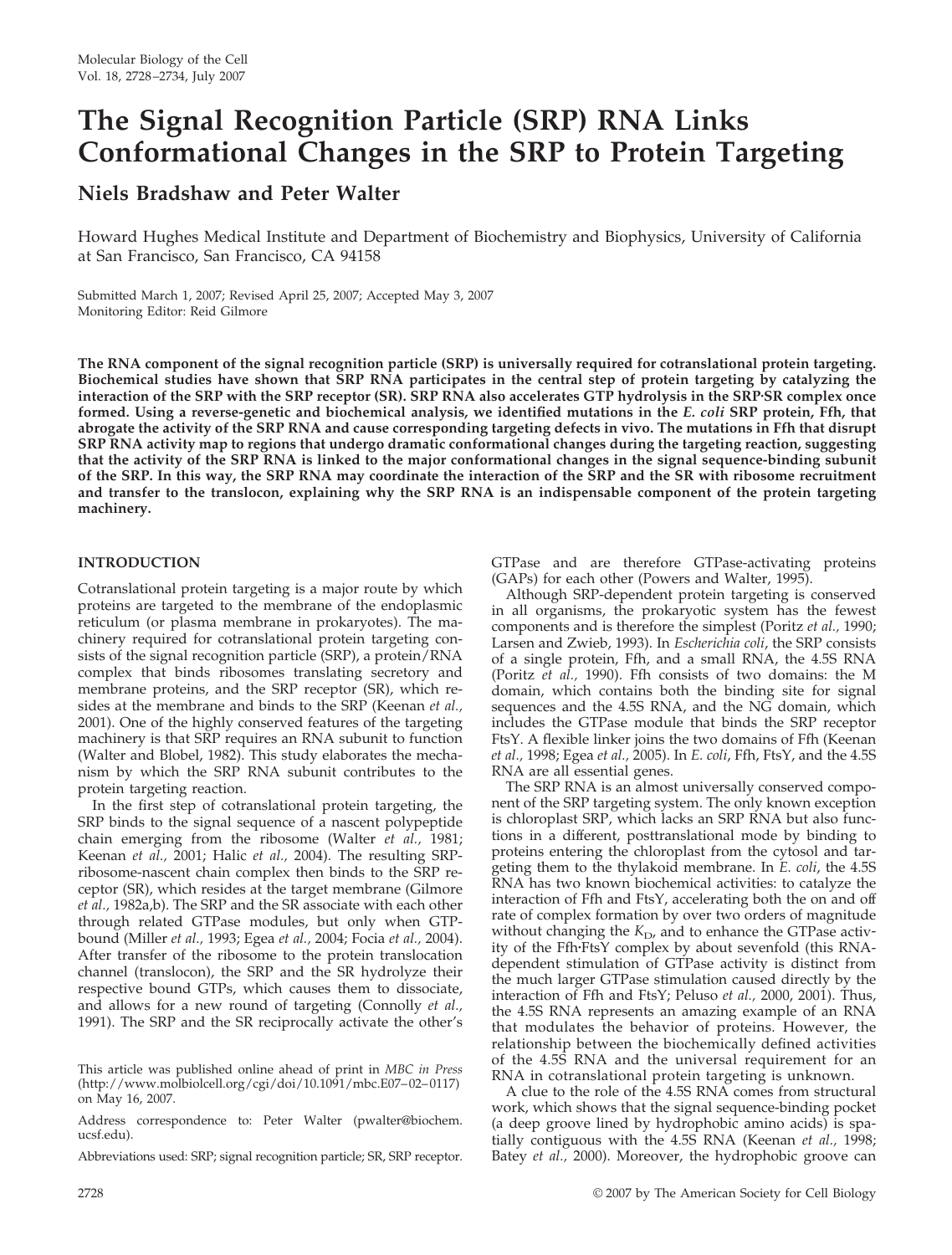assume multiple conformations, indicating that its open state may not be stable in an aqueous environment but closes so that hydrophobic residues can pack against each other and thus be shielded from water (Rosendal *et al.,* 2003). Because this conformational variability occurs in close juxtaposition to the 4.5S RNA, it is plausible that the RNA might monitor the occupancy of the signal sequence-binding pocket and transmit that information to the NG domain, thereby modulating its interaction with FtsY. However, it has remained unresolved how the 4.5S RNA might be linked to these conformational dynamics.

Solution studies looking at the conformation of Ffh suggested that in the absence of the 4.5S RNA, the M domain may occlude the binding site for FtsY. 4.5S RNA binding to Ffh may relieve this inhibition to promote complex formation (Buskiewicz *et al.,* 2005a,b; Halic *et al.,* 2006a,b; Mainprize *et al.,* 2006; Schaffitzel *et al.,* 2006). Although this model provides a plausible mechanism for 4.5S RNA activity, it would suggest that the role of 4.5S RNA is limited to mediate a single Ffh activation step during SRP assembly. Once bound, it would be an inert bystander that would not contribute actively to regulation of the SRP cycle, as there is currently no evidence that 4.5S RNA dissociates from Ffh after binding.

Here, we describe a reverse-genetic and biochemical analysis designed to ask if and how the 4.5S RNA facilitates communication between the M and NG domains of Ffh. We describe mutants in Ffh that bind 4.5S RNA normally and interact normally with FtsY when the 4.5S RNA is absent, but impair the rate of association or GTP hydrolysis when the 4.5S RNA is present. These mutations map to regions of Ffh that undergo major conformational rearrangements during the targeting cycle, suggesting that the 4.5S RNA coordinates the steps of the targeting reaction.

#### **MATERIALS AND METHODS**

#### *Reagents*

Proteins and 4.5S RNA were purified as described in Peluso *et al.* (2001). Mutations in Ffh were introduced using the QuickChange Mutagenesis protocol (Stratagene, La Jolla, CA). For all in vitro experiments, a truncated form of FtsY (aa 47–497) was used, as previously described (Powers and Walter, 1997). In all cases, assays were performed at 25°C in 50 mM HEPES, pH 7.5, 150 mM potassium acetate, 2 mM magnesium acetate, 0.01% Nikkol, and 2 mM dithiothreitol. The NG domain of Ffh was generated by limited digestion as described (Zopf *et al.,* 1993). The M domain was removed by flowing the digested protein over SP Sepharose, and the NG domain was further purified by gel filtration on Superdex 75.

# *Fluorescence-binding Assays*

Fluorescence-binding experiments were performed as described (Peluso *et al.,* 2000). Rapid reactions [wild type (wt) and Ffh(L301P) + RNA] were performed on a stopped flow fluorimeter (KinTek). Slow reactions were performed on an SLM fluorimeter. For on rates, data were fit to a single exponential and observed rate constants were plotted as a function of concentration. Rate constants were calculated using the following equation:  $k_{obs} = k_{on} * [Ffh] +$  $k_{off}$ . Off rates were calculated by preforming complexes of  $2 \mu$ M of each Ffh  $(±4.5S$  RNA) and FtsY and then trapping dissociated components with an excess of GDP. Curves were fit to a single exponential function.

#### *GTPase Assays*

Assays were performed as described (Peluso *et al.,* 2001) with slight modifications. To calculate the basal activities of Ffh mutants, trace amounts of [<sup>32</sup>P]GTP were added to varying concentrations of Ffh and reactions were followed to completion. The data were fit to a single exponential equation to calculate the  $k_{obs}$ . In contrast, we used a multiple-turnover regime to measure the stimulated GTPase activity of the Ffh variants. A fixed concentration of Ffh  $(0.1 \mu M$  for Ffh $(wt)$  + 4.5S RNA and other fast reactions and 0.5  $\mu$ M for  $Ffh(wt) - 4.5S \, RNA$  and other slow reactions) was used with varying concentrations of FtsY. The initial linear portion of the reaction was followed, corrected for the contribution of basal hydrolysis from FtsY (<20% of total

hydrolysis observed), and fit to the following equation: turnovers/complex =  $k_{obs}$  \* time.

#### *Gel Shift Assays*

Gel shift analysis of binding of the 4.5S RNA to Ffh mutants was carried out<br>by mixing trace amounts of <sup>32</sup>P-end–labeled 4.5S RNA with 0.25 μM cold 4.5S RNA and 0.25 M Ffh (cold RNA was important to help prevent aggregation of Ffh and RNA in the well) in assay buffer supplemented with 10% glycerol. This mixture was separated in TAE buffer (40 mM Tris-acetate, 20 mM sodium acetate, and 1 mM EDTA) supplemented with 2.5 mM magnesium acetate on a 7% (29:1 acrylamide:bisacrylamide) polyacrylamide gel.

#### *Biotinylation Experiments*

Wam121 cells [MC4100 ara+ ffh::kan attB::(OriR6K P<sub>BAD</sub>-ffh tet); Phillips and<br>Silhavy, 1992] were transformed with plasmid pHP44 (pBR322-acrR'acrA acrB576-PSBT; Tian and Beckwith, 2002) and pHDB7 (pACYC184-Ffh; Lee and Bernstein, 2001) or variants in which point mutations were introduced. Transformants were selected on plates in the presence of arabinose and were then grown overnight at 37°C in liquid medium in the absence of arabinose. Cells were then diluted back and harvested during log phase as described (Tian and Beckwith, 2002). Western blots were performed using streptavidinhorseradish peroxidase (HRP) conjugate (Amersham). HRP was inactivated with azide, and the blots were reprobed with an antibody to Ffh (Poritz *et al.,* 1990) and visualized using chemiluminescence.

#### **RESULTS**

To assess how 4.5S RNA promotes Ffh·FtsY complex formation, we first asked whether the Ffh M domain inhibits the rate of binding of Ffh and FtsY. It has been proposed that 4.5S RNA may enhance the rate of complex formation by relieving this putative inhibition (Buskiewicz *et al.,* 2005a,b). To test this possibility, we generated the NG domain of Ffh (Ffh-NG) by removal of the M domain by V8 protease digestion (Figure 1A). Next, we monitored the kinetics of complex formation by two independent assays: 1) measuring the change in intrinsic tryptophan fluorescence of FtsY (Jagath *et al.,* 2000; Peluso *et al.,* 2000) and 2) measuring the stimulation of GTP hydrolysis (Peluso *et al.,* 2001). In both assays, Ffh-NG behaved as full-length Ffh in the absence of 4.5S RNA and by contrast to full-length Ffh could not be accelerated by addition of the RNA (Figure 1, B–E).

As shown in Figure 1B, binding of Ffh-NG to FtsY caused an increase in fluorescence intensity and blue shift of the fluorescence emission peak similar to full-length Ffh (Jagath *et al.,* 2000; Peluso *et al.,* 2000). We used this fluorescence shift to measure binding of Ffh-NG to FtsY. The rate of Ffh-NG FtsY complex formation ( $k_{on} = 99 \text{ M}^{-1}\text{s}^{-1}$ ; Figure 1, C and D) was within error from that of full-length Ffh in the absence of the 4.5S RNA ( $k_{on} = 180 \text{ M}^{-1}\text{s}^{-1}$ ) and over 500 times slower than full-length Ffh in the presence of the SRP RNA ( $k_{on} = 5.7 \times 10^4 \text{ M}^{-1} \text{s}^{-1}$ ; Peluso *et al.*, 2000).

Monitoring stimulation of GTP hydrolysis after Ffh-NG·FtsY complex formation yielded similar results. The stimulated GTPase reaction measures the entire interaction cycle of Ffh and FtsY. At low concentrations of FtsY the GTP hydrolysis rate is primarily dependent on the rate of binding of Ffh and FtsY, whereas at higher concentrations the catalytic step of GTP hydrolysis becomes rate limiting (Peluso *et al.,* 2001). Thus, the  $k_{\text{max}}$  is a direct measure of the catalytic rate, and the  $K_{1/2}$  depends on both the binding rate and the  $k_{\text{max}}$ . As the 4.5S RNA affects both the binding rate and the rate of catalysis, we observe an increase in the  $k_{\text{max}}$  as well as a decrease in the  $K_{1/2}$  upon addition of the 4.5S RNA (Figure<br>1E; cf.  $\bullet$  and  $\odot$ ). When we compared the stimulated GTPase activity of Ffh-NG to that of full-length Ffh, we saw that both the  $k_{\text{max}}$  and the  $K_{1/2}$  were nearly identical to that measured for full-length Ffh in the absence of the 4.5S RNA (Figure 1E, Table 1). Furthermore, addition of 4.5S RNA in 10-fold excess of the 0.5  $\mu$ M  $K<sub>D</sub>$  for the 4.5S RNA and Ffh-NG Buskiewicz *et al.,* 2005a) had no affect on either parameter of the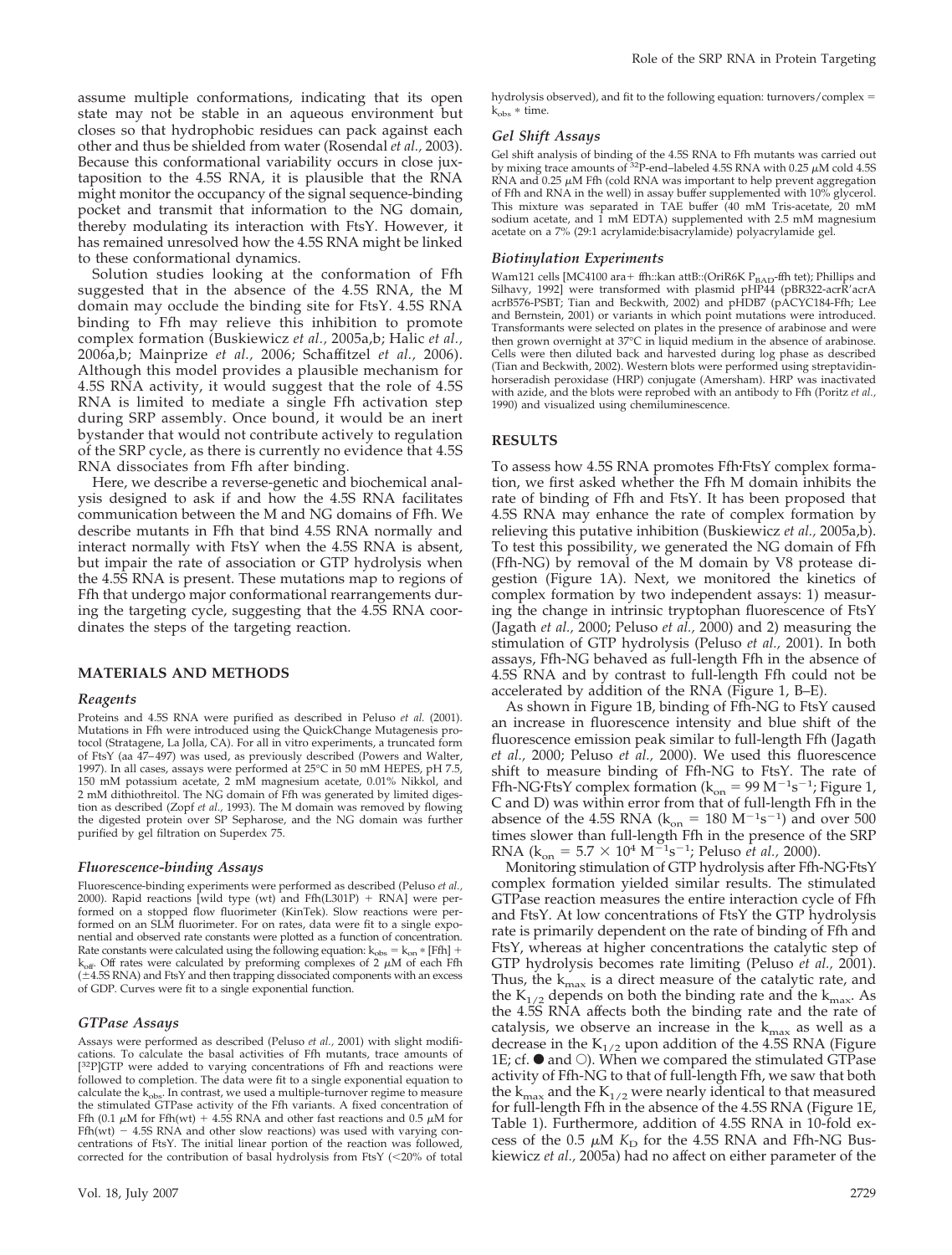

**Figure 1.** Removal of the M domain does not alter the interaction kinetics of Ffh and FtsY in the absence of the 4.5S RNA. (A) The NG domain was severed from Ffh by limited proteolysis with V8 protease and purified as described in *Materials and Methods.* A Coomassie blue–stained SDS polyacrylamide gel displaying selected fractions from the purification procedure is shown. The lane labeled SP FT contains the flow through fraction from an SP Sepharose column, which binds to the liberated M domain, and the lane labeled NG contains purified Ffh-NG after gel filtration. This fraction was used in the subsequent assays. (B) Binding of the purified Ffh-NG fragment to FtsY produces a change of the tryptophan fluorescence of FtsY.  $\bullet$ , the intensity of fluorescence from the complex of Ffh-NG and FtsY when excited with 290-nm light;  $\circ$ , the fluorescence spectrum of unbound Ffh-NG and FtsY. Complex formation was initiated by addition of  $Mg^{2+}$  in excess over EDTA as previously described (Shan and Walter, 2003). (C) Representative data monitoring the increase in tryptophan fluorescence intensity as a function of time. The time course shown was obtained at  $0.85 \mu M$  Ffh-NG and 0.1  $\mu$ M FtsY and no 4.5S RNA. Data points represent intensity measurements taken when the sample was excited at 290 nm and emission was measured at 340 nm. (D) Ffh-NG binds to FtsY with rates indistinguishable from full-length Ffh in the absence of the 4.5S RNA. Observed rate constants from data such as in C are plotted as a function of concentration of Ffh  $\bullet$ : full-length Ffh +  $4.5$ S RNA;  $\circ$ : full-length Ffh  $-4.5$ S RNA;  $\triangle$ : Ffh NG  $-4.5$ S RNA). The inset graph is magnified to show the slow reactions. (E) Stimulated GTP hydrolysis reactions for Ffh·FtsY and Ffh-NG·FtsY. Hydrolysis rates (per complex, per second) are plotted as a function of concentration of FtsY ( $\hat{\bullet}$ : full-length Ffh + 4.5S RNA,  $\circ$ : full-length Ffh  $-$  4.5S RNA,  $\triangle$ : Ffh NG  $-$  4.5S RNA,  $\triangle$ : Ffh NG  $+$  4.5S RNA).

GTPase reaction for Ffh-NG. These results indicate that the Ffh M domain is required for 4.5S RNA to accelerate FfhFtsY complex formation. 4.5S RNA bound to the M domain therefore actively enhances the rate of complex formation, rather than the RNA-free M domain slowing it down.

We next asked whether the M domain merely provides a binding site for the 4.5S RNA or if it actively participates in the FfhFtsY interaction. To answer this question, we sought mutations in Ffh that abrogate 4.5S RNA activity, without impairing 4.5S RNA binding to Ffh. We chose conserved residues in the M domain and in the linker that tethers the M and NG domains and changed these residues by site-directed mutagenesis. We then expressed and purified each of

**Table 1.** Stimulated GTPase activity of Ffh variants in complex with FtsY

| $-4.5S$    |                       |                       |
|------------|-----------------------|-----------------------|
| <b>RNA</b> | $+4.5S$<br><b>RNA</b> | $-4.5S$<br><b>RNA</b> |
| 0.034      | 1.39                  | 16.3                  |
| 0.040      | 18.66                 | 15.2                  |
| 0.041      | 0.34                  | 11.6                  |
| 0.045      | 10.99                 | 17.2                  |
| 0.034      | 23.98                 | 15.5                  |
| 0.033      | 29.02                 | 12.5                  |
|            |                       |                       |

the Ffh mutants and assayed their ability to bind the 4.5S RNA and their basal GTPase activity. Mutants that behaved indistinguishably from wild-type Ffh were further tested for their ability to form a complex with FtsY and stimulate GTP hydrolysis in the complex.

Through this analysis, we identified four point mutations in Ffh (L301P, L303D, L350D, and L354D) that impair the activity of 4.5S RNA in interesting ways. All four Ffh mutants bind to the 4.5S RNA (Figure 2A) and hydrolyze GTP in a manner indistinguishable from wild-type Ffh (the measurement refers to basal GTPase in the absence of FtsY; Figure 2B).

## *Ffh Mutations L303D, L350D, and L354D Impair 4.5S RNA-catalyzed FfhFtsY Complex Formation*

Three of the mutations (L303D, L350D, and L354D) led to dramatically reduced rates of Ffh·FtsY complex formation in the presence of the 4.5S RNA (Figure 3, A and B, Table 2). Compared with wild-type Ffh bound to 4.5S RNA, complex formation was slowed in each case by more than 100-fold (Figure 3B,  $\blacksquare$ ). By contrast, the binding rates were only modestly affected in the absence of the 4.5S RNA (a 2- to 10-fold decrease; Figure 3B,  $\blacksquare$ ).

Because the  $K<sub>D</sub>$  of the wild-type Ffh·FtsY complex is the same in the presence or absence of 4.5S RNA (Peluso *et al.,* 2000), mutations that affect the activity of the 4.5S RNA



**Figure 2.** Binding to 4.5S RNA and basal GTPase activity is not affected by mutations L301P, L303D, L350D, and L354D. (A) Gel shift analysis using 0.25  $\mu$ M Ffh and 0.25  $\mu$ M <sup>32</sup>P-labeled 4.5S RNA shows that all mutant variants quantitatively shift the RNA. (B) Single-turnover GTP hydrolysis assays of wild-type  $(①)$ ,  $Ffh(L301P)$  (O),  $Ffh(L303D)$  ( $\Box$ ),  $Ffh(L350D)$  ( $\diamond$ ), and  $Ffh(L354D)$  $(\nabla)$ . Reactions were performed with trace  $[3^{2}P]GTP$  and varying amounts of Ffh. Curves (solid line Ffh(wt), dashed lines for Ffh mutants) were fit to the equation  $k_{obs} = k_{cat} * [Ffh]/(K_M + [Ffh]).$ <br>Values of  $k_{cat}$  are as follows: Ffh(wt), 0.070 min<sup>-1</sup>; Ffh(L301P), 0.077 min<sup>-1</sup>; Ffh(L303D), 0.092 min<sup>-1</sup>; Ffh(L350D), 0.10 min<sup>-1</sup>; and Ffh(L354D),  $0.10 \text{ min}^{-1}$ .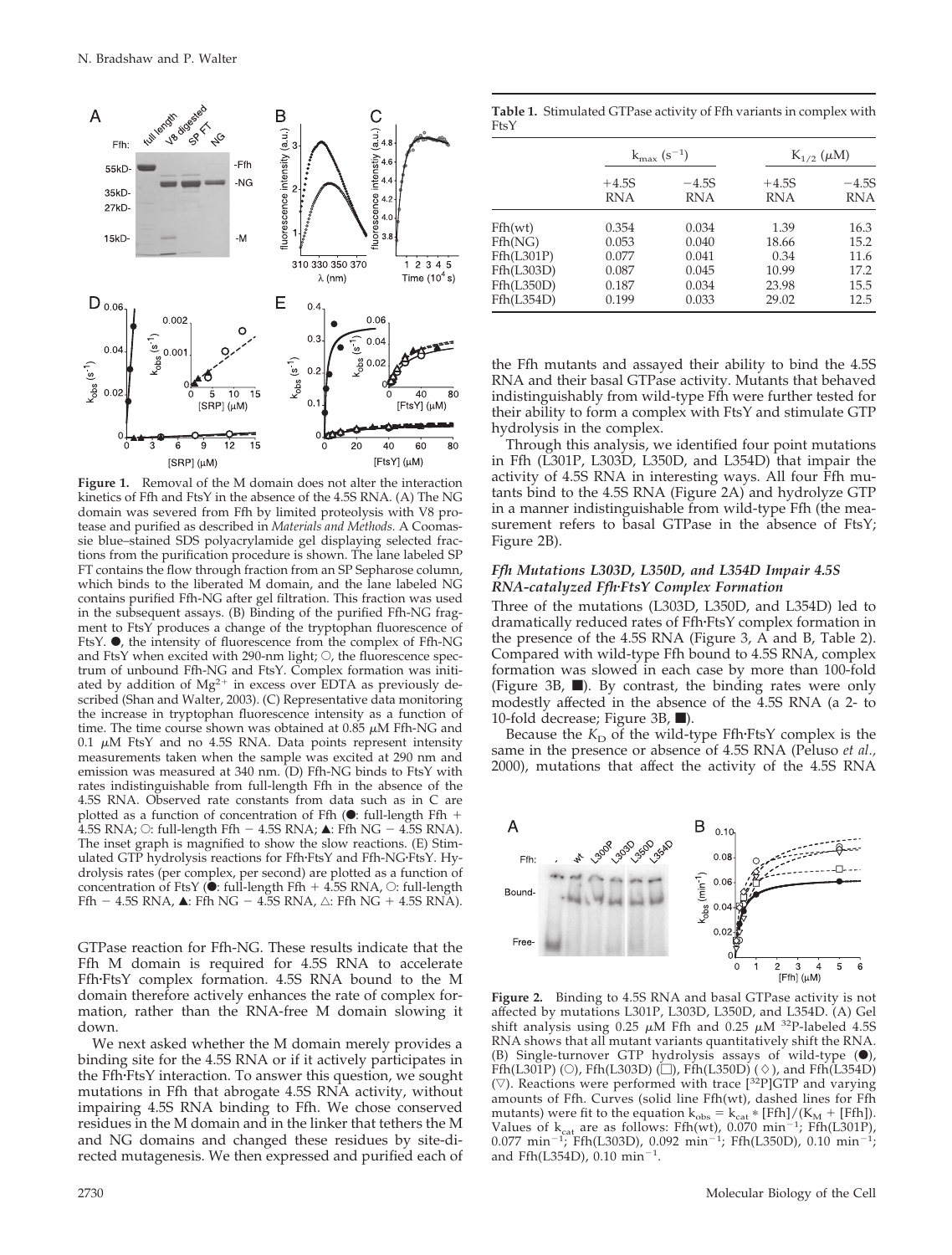

**Figure 3.** Ffh mutations of L303D, L350D, and L354D abrogate the activity of the 4.5S RNA to catalyze association of Ffh and FtsY. (A) Observed rate constants for binding of wild-type Ffh  $(①, ③)$  or Ffh(L303D) ( $\blacktriangle$ ,  $\triangle$ ) in the presence (filled symbols) or absence (open symbols) of 4.5S RNA are plotted as a function of Ffh concentration. Lines represent fits to the equation  $k_{obs} = k_{on} * [Ffh] + k_{off}$  [solid lines for wt Ffh, dashed lines for Ffh(L303D)]. (B) The mutations selectively affect the binding rate in the presence but not absence of the 4.5S RNA. The binding rates relative to wt Ffh are plotted (note log-scaled *Y* axis). (C) Dissociation of wild-type ( $\bullet$ ) or Ffh(L303D)  $(\triangle)$  from FtsY was measured in the presence of the 4.5S RNA by adding GDP to trap dissociated complexes and monitored by changes in tryptophan fluorescence. Samples were excited at 290 nm, and fluorescence emission at 340 nm was recorded. The *x*-axis in the inset is expanded to show the curve for wild-type Ffh. Data were fit to a single exponential equation to calculate the  $k_{off}$ . (D) Plot of the  $k_{off}$  or  $\tilde{K}_{D}$  of Ffh mutants relative to wild-type Ffh in the presence of the 4.5S RNA.  $k_{on}$ ,  $k_{off}$ , and  $K_D$  values are summarized in Table 2.

should affect the on and off rates of complex formation to the same degree. To test this prediction, we determined the off rates of the Ffh mutants in the presence of the 4.5S RNA by

Table 2. Ffh·FtsY complex formation in the presence of the 4.5S RNA

|            | $k_{on}$ (M <sup>-1</sup> s <sup>-1</sup> ) |            | $k_{off}$ (s <sup>-1</sup> ) | $K_{\rm D}^{\rm a}$<br>(nM) |
|------------|---------------------------------------------|------------|------------------------------|-----------------------------|
|            | $+4.5S$                                     | $-4.5S$    | $+4.5S$                      | $+4.5S$                     |
|            | <b>RNA</b>                                  | <b>RNA</b> | <b>RNA</b>                   | RNA                         |
| Ffh(wt)    | 57,000                                      | 180        | 0.0018                       | 33                          |
| Ffh(L301P) | 17,000                                      | 47         | n.d.                         | n.d.                        |
| Ffh(L303D) | 280                                         | 43         | 0.000014                     | 20                          |
| Ffh(L350D) | 410                                         | 99         | 0.000006                     | 68                          |
| Ffh(L354D) | 310                                         | 21         | 0.000026                     | 120                         |

<sup>a</sup>  $K_D$  values are calculated from the ratio of the  $k_{off}$  and the  $k_{on}$ . Equilibrium binding experiments independently confirmed showed that the affinity of the interaction of Ffh and FtsY was unaffected by the mutations in Ffh (data not shown). n.d., not determined.

following tryptophan fluorescence after addition of GDP to trap Ffh and Fts $\bar{Y}$  in their dissociated, GDP-bound states. As shown in Figure 3, C and D, all three Ffh mutants bound to 4.5S RNA showed dissociation rates comparable to those of complexes containing wild-type Ffh lacking 4.5S RNA (Figure 3D,  $\blacksquare$ ). In summary, these data demonstrate that the mutations L303D, L350D, and L354D abrogate the activity of 4.5S RNA to catalyze complex formation between Ffh and FtsY but, importantly, do not impair the affinity with which Ffh and FtsY interact (Figure 3D,  $K_{D}$ s a).

# *Ffh Mutations L301P and L303D Diminish the Rate of Stimulated GTP Hydrolysis in the FfhFtsY Complex*

In addition to catalyzing Ffh·FtsY complex formation, the 4.5S RNA also stimulates the rate of GTP hydrolysis by the complex (k<sub>max</sub>), albeit to a lesser extent (Peluso *et al.*, 2001). All four Ffh mutants analyzed here showed some reduction of RNA stimulation of GTPase activity by the complex. Ffh(L350D) and Ffh(L354D) had less than a twofold reduction of maximal GTP hydrolysis activity in the presence of the 4.5S RNA (Figure 4, C and D, Table 1). The Ffh(L303D) and Ffh(L301P) $\cdot$ FtsY complex showed  $k_{\text{max}}$  levels that were reduced to near the level of the wild-type FfhFtsY complex lacking 4.5S RNA (Figure 4, A, B, and D, Table 1). In contrast to the other three mutants, Ffh(L301P) binds to FtsY with normal rates (Figure 3B and Table 2). Although the 4.5S RNA stimulation of FfhFtsY GTPase activity is small, the effects of the mutations were consistent across at least three independent experiments and two independent preparations of protein for each Ffh variant.



**Figure 4.** Mutations L301P and L303D abrogate the activity of the 4.5S RNA to enhance the stimulated GTPase activity of the SRP and FtsY. Multiple turnover GTP hydrolysis reactions were carried out in which wild-type Ffh  $(\bullet)$  or Ffh mutants  $(\triangle)$  were mixed with varying concentrations of FtsY in the presence (filled symbols) or absence (open symbols) of the 4.5S RNA. The Ffh mutants are shown in (A) Ffh(L301P), (B) Ffh(L303D), and (C) Ffh(L350D). Solid lines are curve fits to reactions containing wild-type Ffh and dashed lines to reactions containing Ffh mutants. (D) Plot of  $k_{max}$  in the presence and absence of 4.5S RNA. The values for  $k_{max}$  and  $K_{1/2}$  are summarized in Table 1. Error bars represent the accuracy of the fits to the data.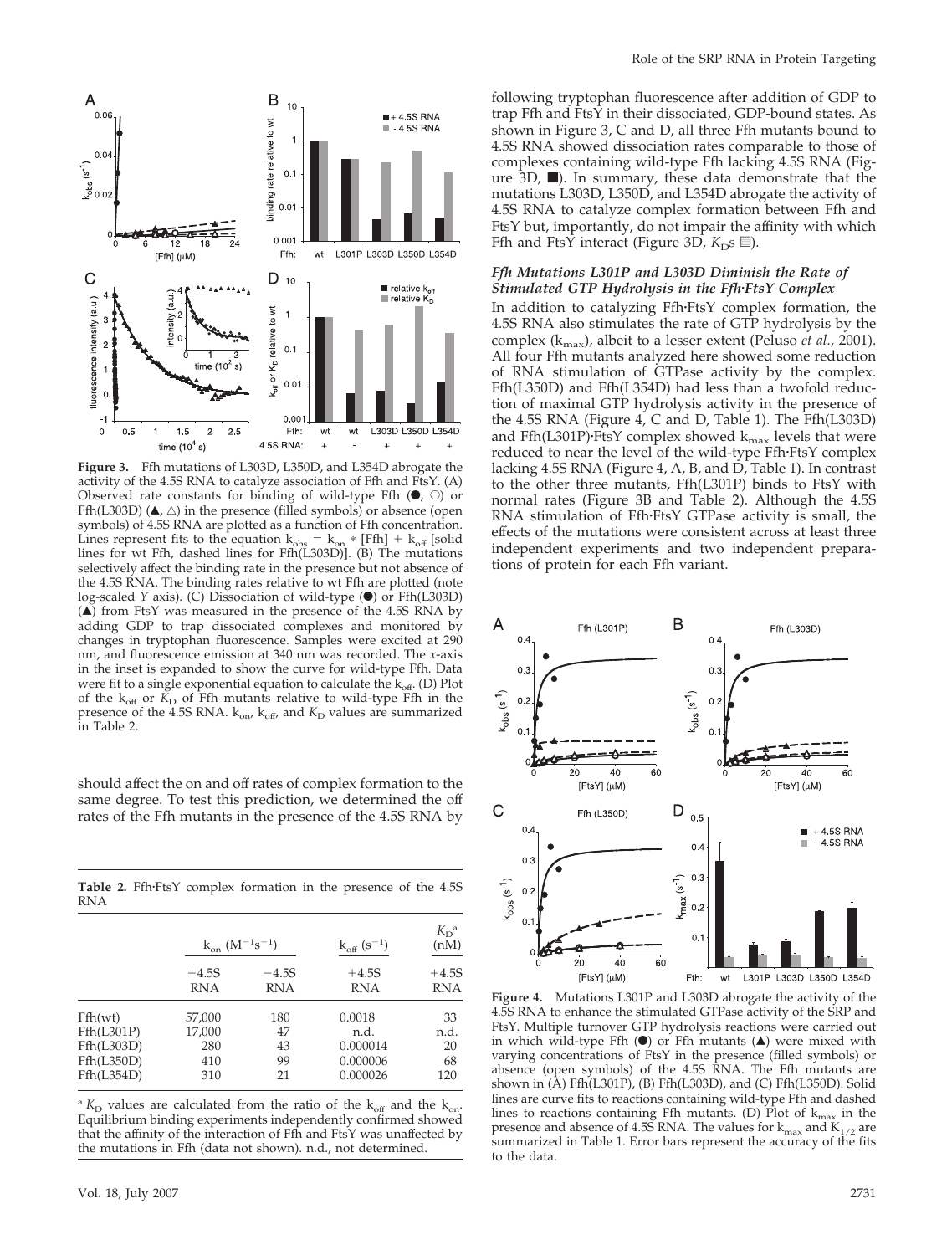Taken together, our data show that the L301P mutation primarily impairs the activity of the 4.5S RNA to stimulate the GTPase activity of the complex, the L350D and L354D mutations primarily impair the activity of the 4.5S RNA to stimulate the rate of complex formation and GTP hydrolysis, and the L303D mutation impairs both.

# *Mutations That Impair Either Activity of the 4.5S RNA Lead to In Vivo Protein Targeting Defects*

Previously it was unknown how the biochemical activities of the 4.5S RNA related to the cellular function of the 4.5S RNA in cotranslational protein targeting. Having identified Ffh mutants that specifically impair the activities of the 4.5S RNA, we were able to assess the importance of these activities for protein targeting in vivo without directly perturbing the 4.5S RNA. To do this, we expressed the Ffh mutants in cells that harbor a reporter for cotranslational protein targeting and conditionally express wild-type Ffh.

To monitor cotranslational protein targeting, we used the elegant system developed by Tian and Beckwith (2002) in which the multispanning membrane protein, AcrB is fused to the *Proprionibacterium shermanii* transcarboxylase (PSBT) biotinylation domain. When this fusion protein is targeted to the membrane by SRP, the PSBT is targeted to the periplasm, where it is not biotinylated (Figure 5A). However, if the



**Figure 5.** Ffh mutations L301P, L303D, L350D, and L354D show membrane protein integration defects in vivo. (A) The multispanning transmembrane protein AcrB fused to the PSBT biotinylation domain is efficiently targeted and integrated in cells expressing wild-type SRP, locating the PSBT biotinylation domain to the periplasmic space, where it is not biotinylated. If SRP-dependent protein targeting is impaired, AcrB accumulates in the cytoplasm, where it is biotinylated. (B) *E. coli* cells containing a genomic deletion of Ffh and a genomically inserted copy of wt Ffh that is exclusively expressed in the presence of arabinose and bearing two plasmids: one containing wild-type or mutant Ffh, and the other containing AcrB fused to the PSBT biotinylation domain were grown in the absence of arabinose. Cell extracts were fractionated by SDS polyacrylamide electrophoresis, and gels were blotted using a streptavidin-HRP conjugate (top panel) or anti-Ffh antibodies followed by HRP-conjugated secondary antibodies (bottom panel). HRP was visualized by chemiluminescence.

SRP-targeting system is defective, the protein accumulates in the cytoplasm and is biotinylated. We introduced plasmids to direct the expression of either wild-type Ffh or Ffh bearing the L301P, L303D, L350D, and L354D mutations into *E. coli* cells harboring the AcrB-PSBT fusion and in which the sole genomic copy of Ffh was conditionally expressed by the presence of arabinose (Phillips and Silhavy, 1992).

Cells were grown to midlog phase in media lacking arabinose to shut off genomic Ffh expression. Cells were harvested, and extracts were electrophoresed and blotted for biotin using streptavidin-HRP. We found significant accumulation of biotinylated AcrB in all of the strains expressing mutant Ffh but not in control cells expressing wild-type Ffh (Figure 5B, top). The most dramatic accumulation of biotinylated AcrB was seen in cells expressing Ffh(L303D), which in vitro showed defects in both complex formation and stimulated GTPase activity. When the AcrB fusion protein was expressed, all four strains bearing mutant Ffh-expressing plasmids grew significantly slower than wild-type controls (data not shown). These results are consistent with previous studies, which demonstrate that SRP targeting may be significantly impaired without substantially affecting cell growth (Ulbrandt *et al.,* 1997). Reduced levels of active SRP in combination with overexpression of an SRP substrate such as AcrB, however, can lead to pronounced synthetically toxic effects (Ulbrandt *et al.,* 1997; Bernstein and Hyndman, 2001). Western blotting of cell extracts with an Ffh-specific antibody showed that all Ffh variants were expressed to comparable levels (Figure 5B, bottom).

Taken together, these data indicate that both biochemical activities of the 4.5S RNA-stimulating Ffh·FtsY complex formation and stimulating GTPase activity in the complex are critical for protein targeting in vivo.

# **DISCUSSION**

The 4.5S RNA accelerates the interaction of Ffh with FtsY and the GTPase activities of the two proteins in the complex. In this study, we have shown that the slow rates of complex formation and GTP hydrolysis that are observed in the absence of the 4.5S RNA are recapitulated with Ffh lacking the signal sequence-binding M domain, ruling out the possibility that the 4.5S RNA relieves an inhibition imposed by the RNA-free M domain. This finding led us to ask whether the 4.5S RNA requires specific features of Ffh beyond the binding site for its activity. We discovered point mutations in conserved Ffh residues that selectively abolish or diminish the catalytic effects of the 4.5S RNA on complex formation and on the simulated GTPase activity in the complex. These results demonstrate that the activity of the 4.5S RNA is intimately linked to features of the M domain and the linker that joins it to the NG domain, which interacts with the SR. Moreover, we show that mutations perturbing either activity of the 4.5S RNA significantly reduce the efficiency of the SRP-dependent protein targeting system.

A striking feature of the mutations characterized here is that all four are found in positions of Ffh that are conformationally dynamic, based on comparison of available crystal structures (Figure 6). In particular, L350 and L354 are both part of a short helix in the finger loop of the M domain. In one crystal structure of the M domain (*Thermus aquaticus*; Keenan *et al.,* 1998; Figure 6A, top), the residues line the top of one side of the signal sequence-binding groove. By contrast, in another crystal structure (*Sulfolobus solfataricus*; Rosendal *et al.,* 2003), Figure 6B, top) the residues point away from the signal sequence-binding pocket. It is interesting to note that in the Keenan structure, two adjacent M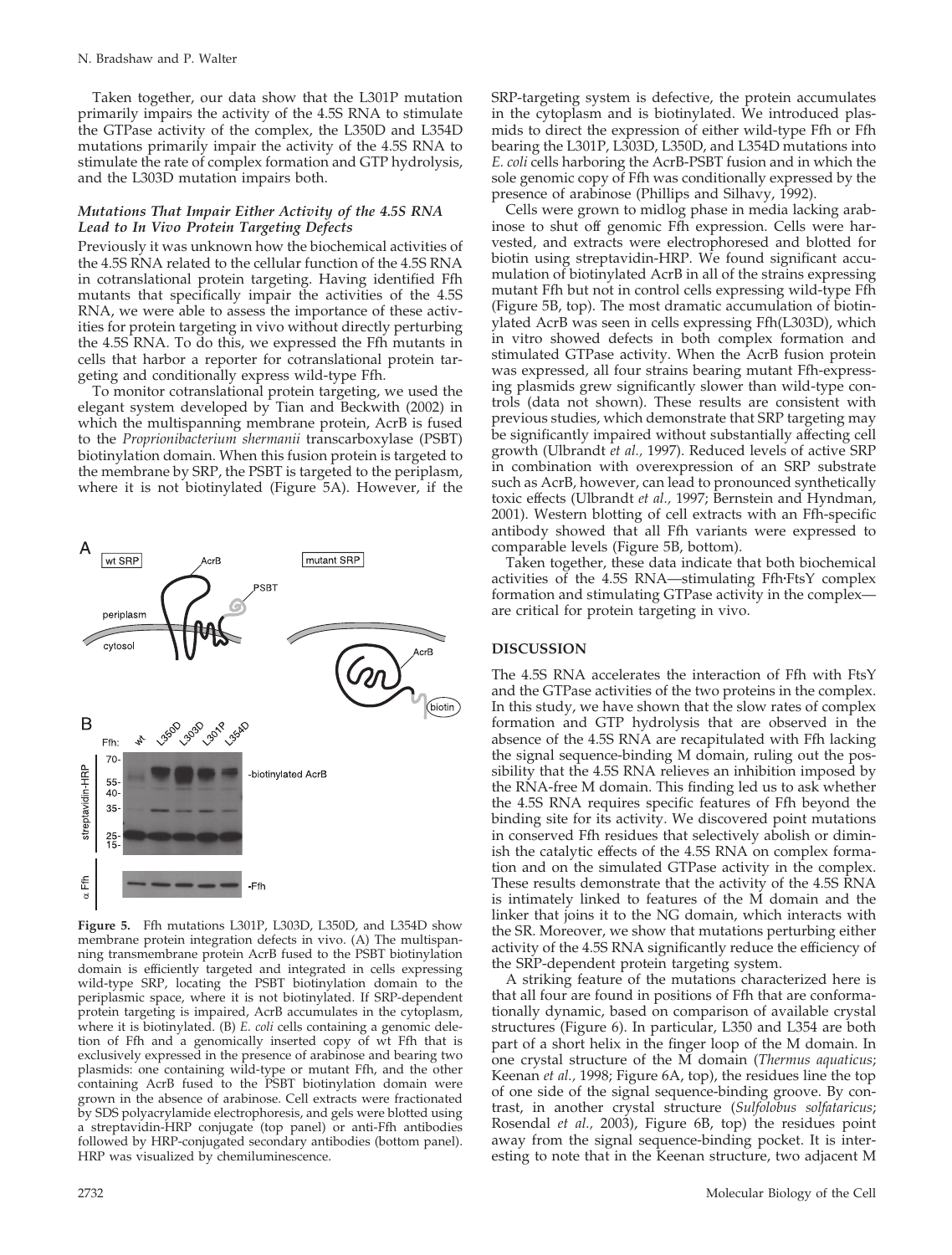

**Figure 6.** Mutations in Ffh that lead to defects in 4.5S RNA activity map to conformationally dynamic regions. Comparison of x-ray crystal structures from *T. aquaticus* (A) and *S. solfataricus* (B) reveals that the linker between the NG and M domains (bottom) and the finger loop of the M domain (top) are mobile. The corresponding amino acid positions of the mutations in *E. coli* Ffh described in this article are indicated: L301 (298 in *T. aquaticus* and 298 in *S. solfataricus*) and L303 (300,300) in the linker and L350(341,348) and L354(345,352) lead to defects in 4.5S RNA activity. Molecular graphics images were produced using the UCSF Chimera package from the Resource for Biocomputing, Visualization, and Informatics at the University of California, San Francisco (supported by NIH P41 RR-01081) (Pettersen *et al.*, 2004).

domains in the crystal lattice intertwine, such that hydrophobic residues from one M domain partially occupy the signal sequence-binding groove of the other. Thus, the conformational differences in the two M domain structures may represent a change in conformation from a closed state (*T. aquaticus* structure) to an open state (*S. solfataricus* structure) that occurs when the signal sequence-binding pocket becomes occupied. This view suggests that the activity of the SRP RNA may be dependent on the occupancy of the signal sequence-binding groove. For example, binding of the SRP to a signal sequence may enhance the activity of the SRP RNA, giving cargo bound SRP a kinetic advantage to interact with FtsY.

Similarly, the other two mutated residues, L301 and L303, are part of a small helix, which together with the loop that connects it to the NG domain, are flipped across the surface of the compactly folded NG domain in the two structures (Figure 6, A and B, bottom). Conformational flexibility is also observed in single-particle reconstructions using cryoelectron microscopy techniques when the SRP is bound to the ribosome. In the absence of the SRP receptor, all of SRP54 (the metazoan ortholog of Ffh) could be fitted into defined density, indicating that the ribosome locks the M and NG domains into a fixed conformation relative to each other. By contrast, when SRP receptor is added, no density for the NG domains of either SRP54 or the NG domain of SR $\alpha$  (the metazoan ortholog of FtsY) was observed, indicating that binding to the SR induces a conformational change (Halic *et al.,* 2006b). Solution studies further support the notion that complex formation between the SRP and SR induce a conformational change in this region (Buskiewicz *et al.,* 2005a; Spanggord *et al.,* 2005). Taken together with our results, these data indicate that a specific conformation of the linker is required for GTPase stimulation by the 4.5S RNA and that factors affecting the relative conformation of the M and NG domains of Ffh could affect the rate of Ffh·FtsY dissociation driven by GTP hydrolysis. For example, a ribosome bound

to SRP may inhibit the conformation required for RNAdependent GTPase stimulation and thus delay Ffh·FtsY dissociation until the ribosome has been transferred to the translocon.

Significantly, we found that the two activities of the 4.5S RNA, to promote complex formation and to promote GTP hydrolysis, are differentially sensitive to the mutations in Ffh that mimic the absence of 4.5S RNA in vitro. Although the two mutations in the signal sequence-binding domain, L350D and L354D, primarily affect 4.5S RNA stimulation of binding rate to FtsY, L301P primarily affects 4.5S RNA stimulation of GTPase activity, and L303D causes dramatic reductions in both binding rate and GTPase activity. Although these distinctions are not absolute, the differences contrast with previously reported mutations in the tetraloop region of the 4.5S RNA that act similarly to the L303D mutation and compromise both the rate of complex formation and the maximal rate of GTP hydrolysis in the complex (Jagath *et al.,* 2001; Siu *et al.,* 2006). Thus, the data presented here demonstrate that the two activities can be differentially affected. Therefore the activities of the 4.5S RNA to promote complex formation and disassembly could, in principle, be differentially regulated, consistent with the models presented above.

Taken together, the mutations identified in this study support the model that the SRP RNA links the major conformational changes in the signal sequence-binding subunit of the SRP to the interaction cycle of the SRP and the SR. Such molecular communication within SRP provides an attractive mechanism for coordination of the interaction of the SRP and the SR with ribosome recruitment and transfer to the translocon and an explanation for the centrality of the SRP RNA to efficient protein targeting.

## **ACKNOWLEDGMENTS**

The authors thank Harris D. Bernstein, Julia R. Kardon, Saskia Neher, Beaker, and members of the Walter lab for helpful comments. Our special apprecia-